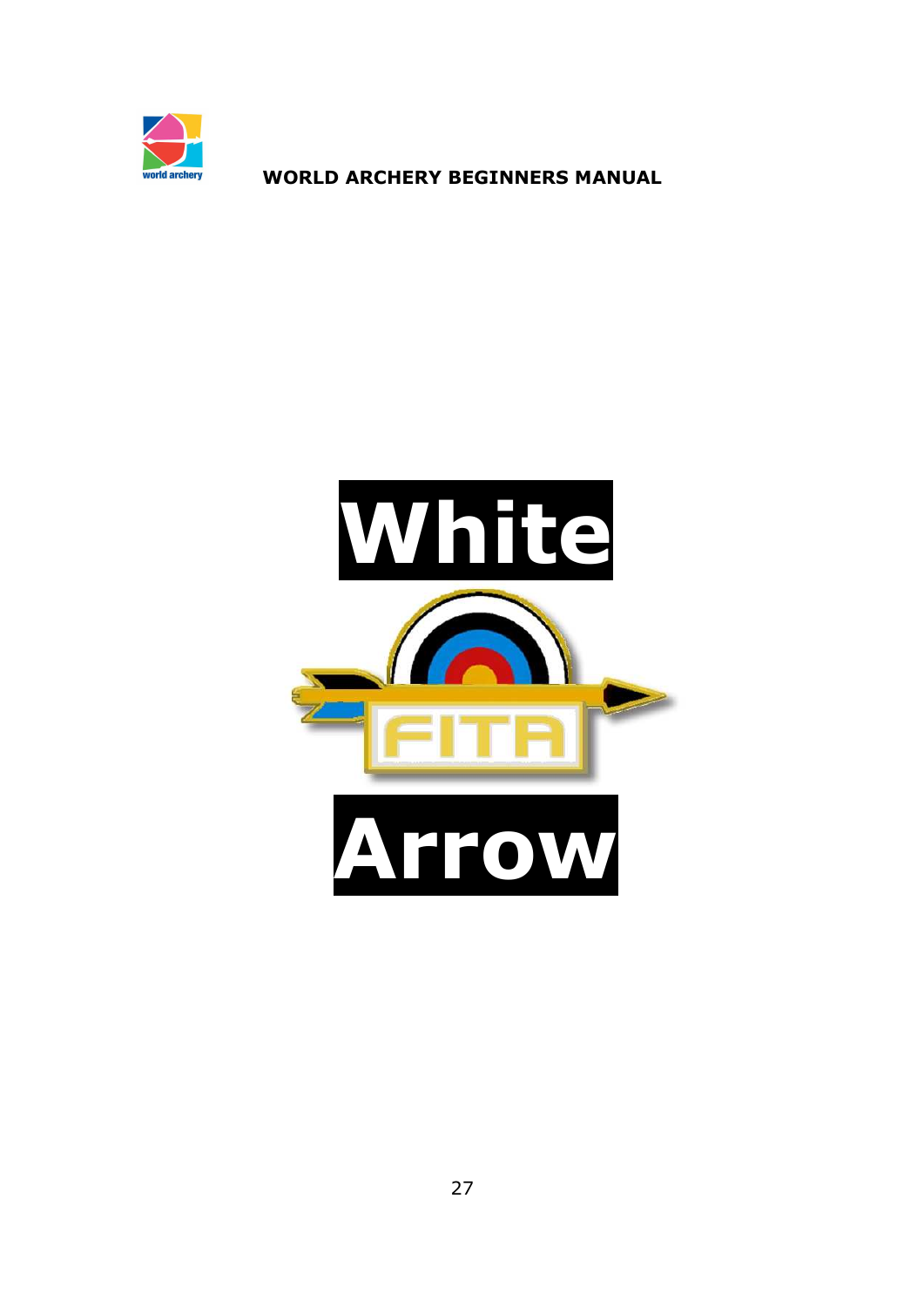

## CURRICULUM FOR THE FITA **WHITE ARROW** AWARD

#### **PERFORMANCE:**

Shooting distance: 10 meters Minimum required score: 115 points

**SKILLS** – Your shooting sequence should include the following**:** 

Feet position: For candidates having earned no WA Feather awards yet, see chapter "Skills" of the Red Feather curriculum.

**Arrow loading:** For candidates having earned no WA Feather awards yet, see *(Safe and proper)* chapter "Skills" of the Red Feather curriculum.

**Body setting** (before drawing and full draw): For candidates having earned no WA Feather awards yet, see Gold Feather

**Body setting** (end of draw): For candidates having earned no WA Feather awards yet, see Gold Feather

### **Raising the bow:**

*Objective:* 

Perform the preliminary movements with as little unnecessary motion and initial positioning disruption as possible. This initial positioning must allow for an effective draw.

*Form:*  Synchronized rising of the two hands towards the target until that both hands are at the nose level.

Throughout the process long:

- the bow shoulder must stay as low as possible;
- the upper body (shoulders, chest and centre of gravity) is maintained in its lowest position;
- the arrow must be moved up in the shooting plane;
- the head and spine are still extended.
- the pelvis remains tilted (if this position is chosen).

Toward the end of the raising:

- both hands are moved up at the same level;
- the arrow is parallel to the ground.
- At the end of the raising:
- the arrow is at the nose/eyes level;
- the string shoulder is lower than the arrow axis;

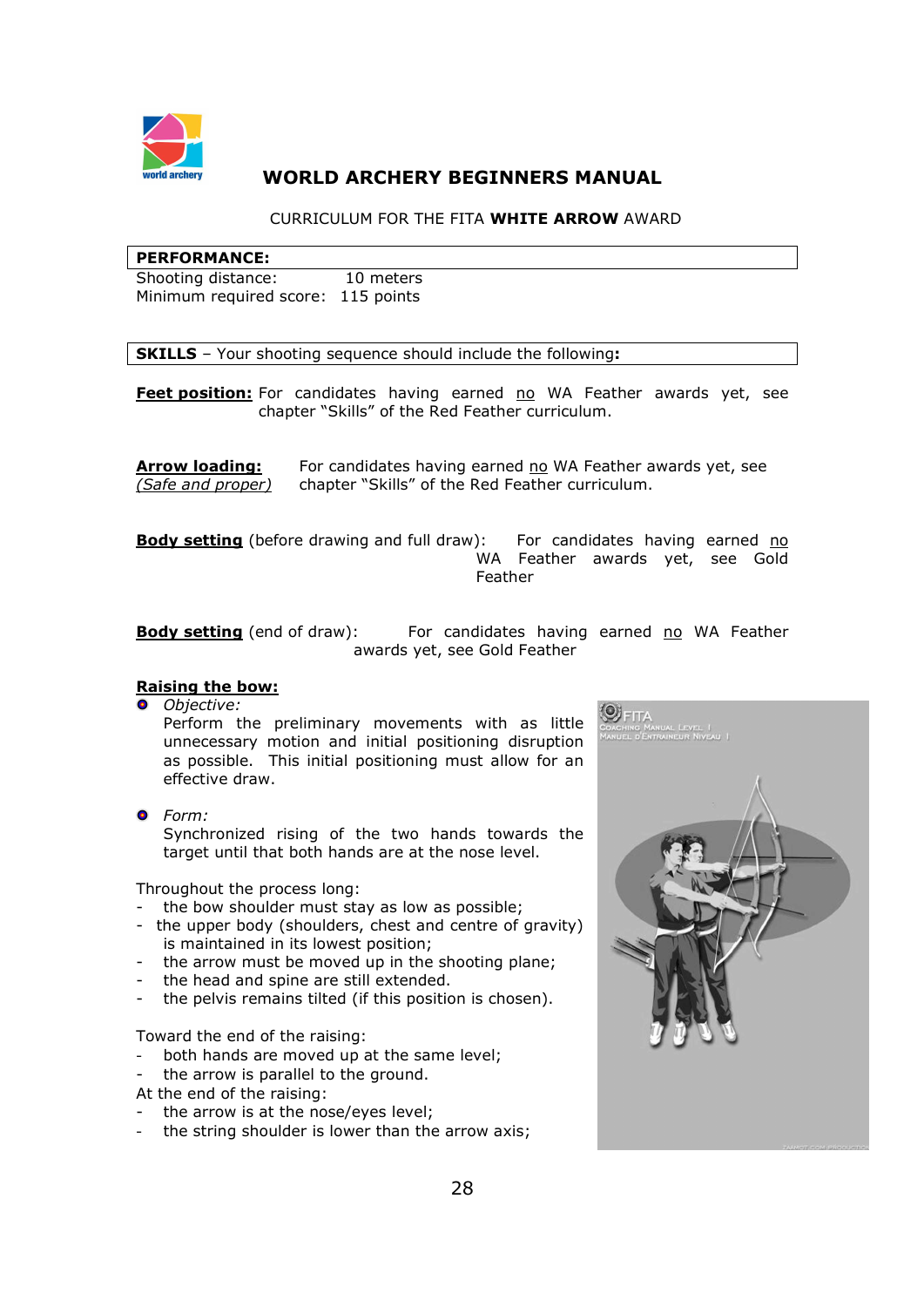

- the string wrist is in line with the string forearm.
- a slight backward inclination of the torso toward the string foot is acceptable, but a straight body is recommended.
- *Rationale:*

Simplicity of the movement is easy to repeat. It is a safe pre-position to the draw, even if an arrow slides out from the beginner's fingers. The elements already in place are hardly disturbed, and are finalized following the action. The forces exerted on the upper limbs facilitate the low positioning of the shoulders. The body's inclination toward the string foot counter balances the weight of the bow moves the archer's centre of gravity towards the target (the use of bows with light mass weight will reduce this inclination).

**KNOWLEDGE&/OR KNOW-HOW** – you must know the following:

**Bow safety:** see chapter "Knowledge &/or Know-how" of the Red Feather curriculum.

**Arrow loading safety**: same as above.

**Safe arrow recuperation:** same as above.

- **Bow preparation:** same as above. But see also chapter "Knowledge &/or Know-how" of the Gold Feather curriculum.
- **Shooting direction:** see chapter "Knowledge &/or Know-how" of the Gold Feather curriculum.

**Safety and etiquette on the shooting line:** same as above.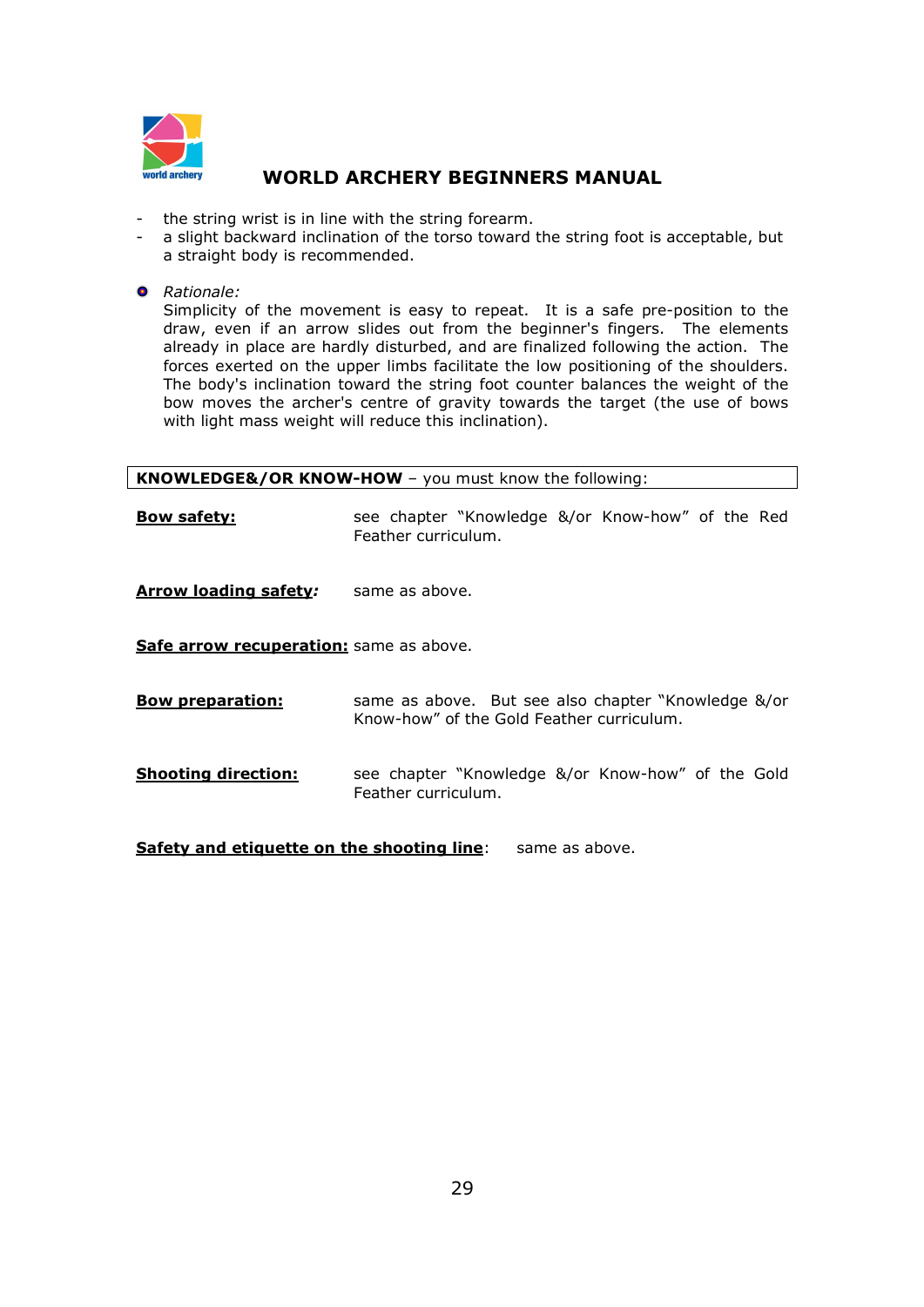

## **Scoring:**

You should be able to identify the arrows value.



You should know how to complete a scorecard for a complete round/distance "Arrow". The value of each arrow scorers must be entered on the scorecards in descending order as called out by the athlete to whom the arrows belong. Other athletes on that target will check the value of each arrow called out and in case of disagreement call the assigned judge who makes the final decision.

| <b>15 Arrows</b> |  |    |            |              |  |
|------------------|--|----|------------|--------------|--|
|                  |  |    | <b>End</b> | <b>Total</b> |  |
|                  |  |    |            |              |  |
|                  |  |    |            |              |  |
|                  |  |    |            |              |  |
|                  |  |    |            |              |  |
|                  |  |    |            |              |  |
| 10 <sub>s</sub>  |  | Xs |            |              |  |

Example of a blank scorecard (for Arrow round only):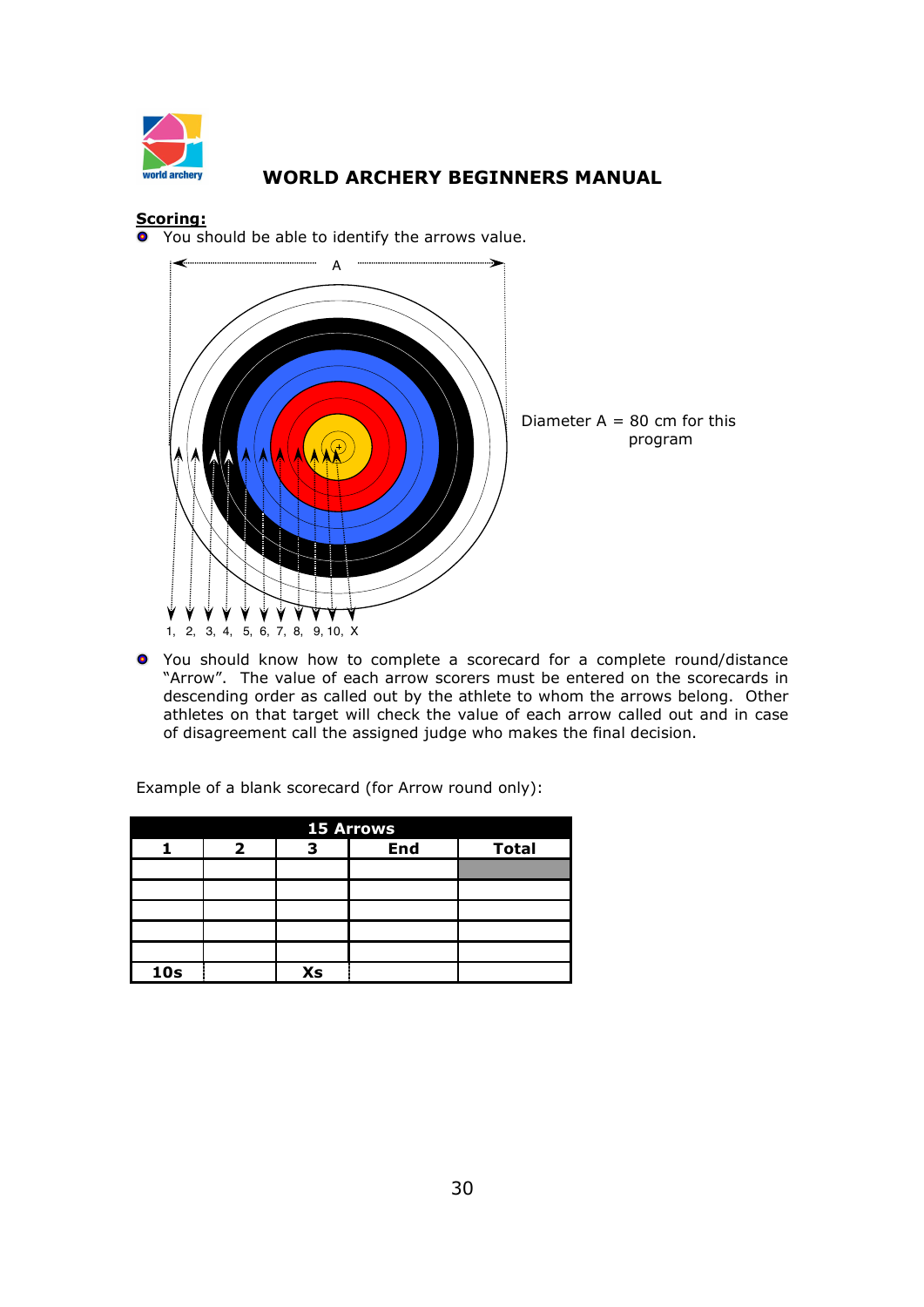

|    |              |    | <b>15 Arrows</b> |              |  |
|----|--------------|----|------------------|--------------|--|
| 1  | $\mathbf{2}$ | з  | <b>End</b>       | <b>Total</b> |  |
| Χ  | 8            | 5  | 23               |              |  |
| 10 | 10           | 8  | 28               | 51           |  |
| 10 | 8            |    | 25               | 76           |  |
| 8  | 8            | 0  | 16               | 92           |  |
| Χ  | 7            |    | 24               | 116          |  |
| 10 | 3            | Xs | 2                |              |  |
| s  |              |    |                  |              |  |

Example of a completed scorecard (for Arrow round only):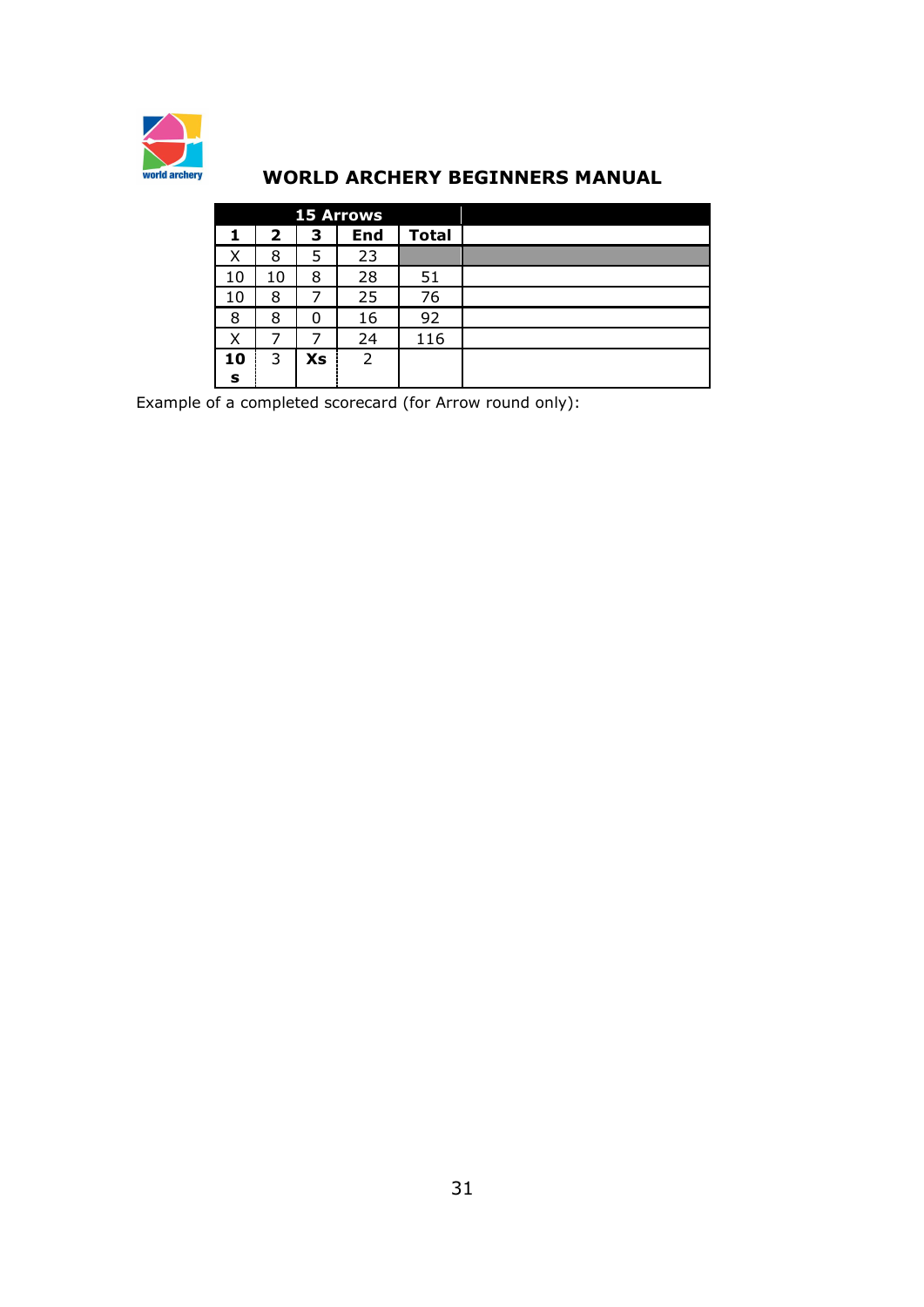

### EVALUATION FORM FOR **WHITE ARROW** CANDIDATES **HAVING EARNED NO FEATHER AWARDS YET.**

Page #1 (start /front page)

Name of the beginner: Form C1

Date: \_\_\_\_ / \_\_\_\_ / 200\_\_ Make up date: \_\_\_ / \_\_\_ / 200\_

| <b>PERFORMANCE</b>                   | <b>Required minimum score</b>                                                              | <b>Achieved</b>           | *Not yet             | Number of                                                                     |
|--------------------------------------|--------------------------------------------------------------------------------------------|---------------------------|----------------------|-------------------------------------------------------------------------------|
| Shooting                             |                                                                                            | $\star$                   | achieved             | hits (result).                                                                |
| distance                             |                                                                                            |                           |                      |                                                                               |
| 10 meters                            | 115 points                                                                                 |                           |                      |                                                                               |
| <b>SKILLS</b>                        | <b>Key elements</b><br>(What should be done)                                               | <b>Achieved</b><br>$\ast$ | *Not yet<br>achieved | <b>References</b><br>to the WA<br><b>Level 1</b><br><b>Coaching</b><br>manual |
| <b>Feet position</b>                 | Feet each side of the shooting line                                                        |                           |                      | #7.1.2.1                                                                      |
| (Stance)                             | Feet at shoulder width apart                                                               |                           |                      | #7.1.2.1                                                                      |
|                                      | Line of feet square to the shooting<br>line                                                |                           |                      | #7.1.2.1                                                                      |
|                                      | Feet parallel                                                                              |                           |                      | #7.1.2.1                                                                      |
| Safe and                             | Implemented with bow vertical                                                              |                           |                      | #3.2 Bullet 5                                                                 |
| proper                               |                                                                                            |                           |                      | & 47.1.2.2                                                                    |
| arrow loading                        | No finger pressing the arrow on rest                                                       |                           |                      | #7.1.2.2                                                                      |
|                                      | Arrow properly rotated (cock feather<br>away from bow window)                              |                           |                      | #7.1.2.2                                                                      |
| <b>Body setting</b>                  | Vertical body                                                                              |                           |                      | #7.1.2.4 &<br>7.1.2.5                                                         |
| (before drawing                      | Balance on 2 feet                                                                          |                           |                      | #7.1.2.4 &<br>7.1.2.5                                                         |
| and at full draw)                    | Spine and shoulders making a cross<br>shape.                                               |                           |                      | #7.1.2.4 &<br>7.1.2.5                                                         |
| <b>Body setting</b><br>(end of draw) | Let the string hand land on face<br>(chin &/or lips do not reach forward<br>to the string) |                           |                      | #7.1.2.7                                                                      |
| Raising                              | Synchronized hands                                                                         |                           |                      | #7.1.2.5                                                                      |
|                                      | Raise hands while keeping the<br>shoulders down                                            |                           |                      | #7.1.2.5                                                                      |
|                                      | Hands at same height and at nose<br>or eye level once raised                               |                           |                      | #7.1.2.5                                                                      |
|                                      | Arrow parallel to the floor once rose.                                                     |                           |                      | #7.1.2.5                                                                      |



*White Arrow award*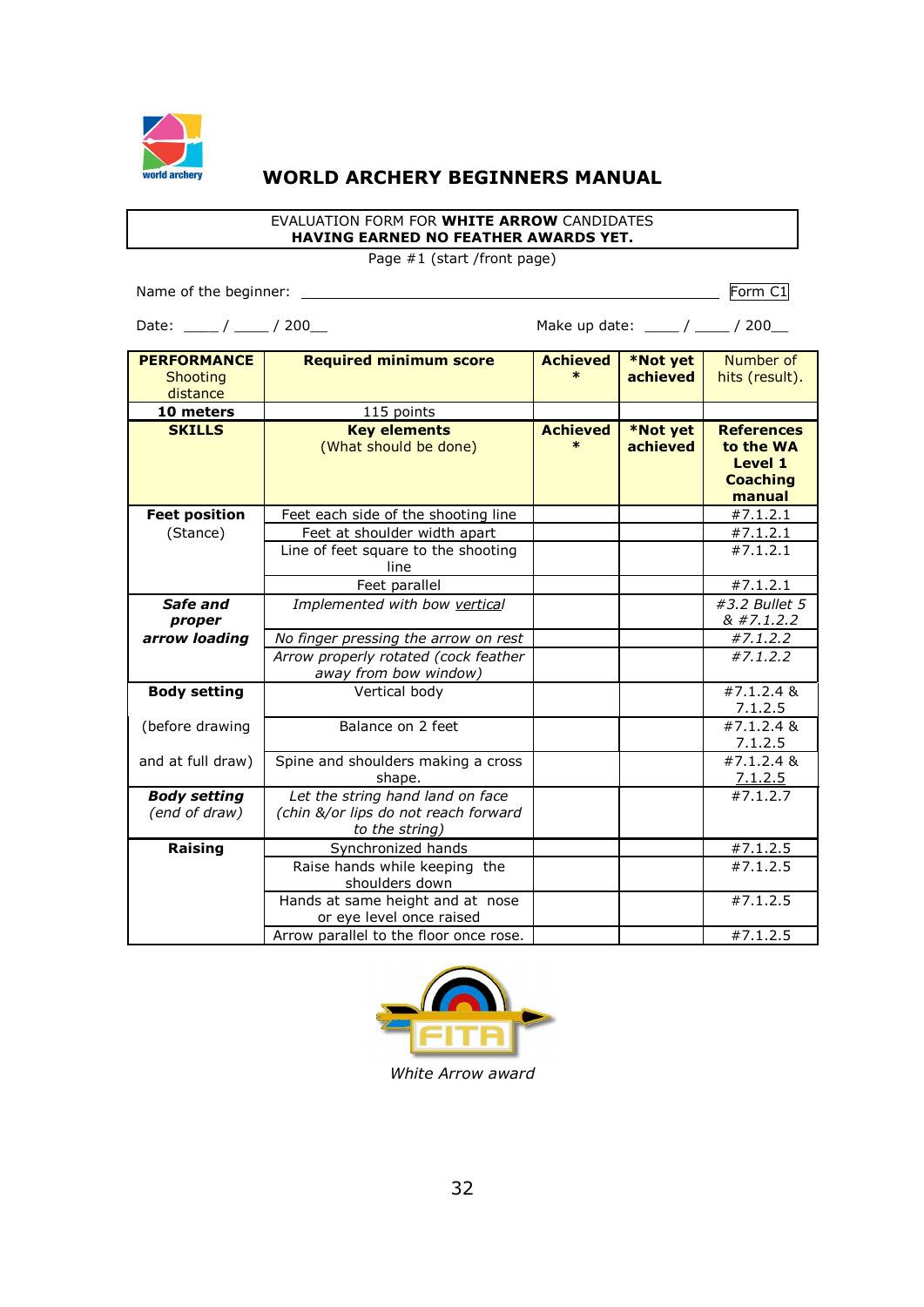

| <b>KNOWLEDGE</b><br>&/or<br><b>KNOW-HOW</b> | <b>Required knowledge or</b><br>know-how's                                                                | <b>Achieved</b><br>$\ast$ | *Not yet<br>achieved | <b>Comments &amp;/or</b><br>references                                |
|---------------------------------------------|-----------------------------------------------------------------------------------------------------------|---------------------------|----------------------|-----------------------------------------------------------------------|
| <b>Bow safety</b>                           | No dry fire (dry loosing)                                                                                 |                           |                      | #3.3. Bullet 2                                                        |
|                                             | Place the bow in the<br>equipment lane after end                                                          |                           |                      | #4.4.5. Step 7 -<br>#11.3<br>#9.2                                     |
| <b>Arrow loading</b><br>safety              | Load the arrow on the<br>bow only when the Field of<br>play is empty and                                  |                           |                      | #3.2 Bullet 2                                                         |
|                                             | To be done only when<br>both feet are set each side<br>of the shooting line.                              |                           |                      | #3.2 Two first bullets                                                |
| Safe arrow<br>recuperation                  | Walk carefully to target<br>(do not run - Watch<br>his/her step)                                          |                           |                      | #3.3 Bullet 8                                                         |
|                                             | Stand to the side of the<br>target (not behind arrows)                                                    |                           |                      | #3.2 Bullet 12                                                        |
|                                             | Properly pull the arrow out<br>of the target (or grass).                                                  |                           |                      | #4.4.1. Step 8                                                        |
| <b>Bow</b><br>preparation                   | Know how to properly<br>assemble and disassemble<br>the limbs on/from the<br>riser.                       |                           |                      | This evaluation can be<br>skipped if no take<br>down bow is available |
|                                             | Can brace his or her bow.                                                                                 |                           |                      | #4.3.1.1.                                                             |
| <b>Shooting</b><br>direction                | Only draw towards the a<br>clear target butt from the<br>shooting line ((not toward<br>anyone or the sky) |                           |                      | #3.2 Chapter 2 and<br>Bullets 2 & 3                                   |
| Safety and<br>etiquette on                  | Do not disturb (touch or<br>talk to) other shooting<br>archers                                            |                           |                      | #3.2 Bullet 3<br>#3.5Bullets 1&2                                      |
| the shooting<br>line                        | How to retrieve an arrow<br>that dropped on the floor                                                     |                           |                      | #3.2 Bullet 11                                                        |
| <b>Scoring</b>                              | Be able identify the<br>arrows value.                                                                     |                           |                      | WA C&R Appendix 1<br>Book 2                                           |
|                                             | Can complete a scorecard<br>for a complete round                                                          |                           |                      | WA C&R #7.6.1.4 &<br>Appendix 3 Book 2                                |
|                                             |                                                                                                           |                           |                      |                                                                       |
| <b>TOTAL</b>                                | <b>30 positive evaluations</b><br>are required                                                            |                           |                      | $***$<br>Awarded<br>or<br>Not awarded yet                             |

\* Checkmark if the score / skill / knowledge is positively evaluated (Achieved) or not (Not yet achieved). Write in the TOTAL row of these two columns the accumulated number of checkmarks.

\*\* Just checkmark the final result of this evaluation.

Name and signature of the evaluator: \_

## EVALUATION FORM FOR **WHITE ARROW** CANDIDATES **HAVING NO FEATHER AWARDS YET.**

Page #2 of form C1 (end / Back page)